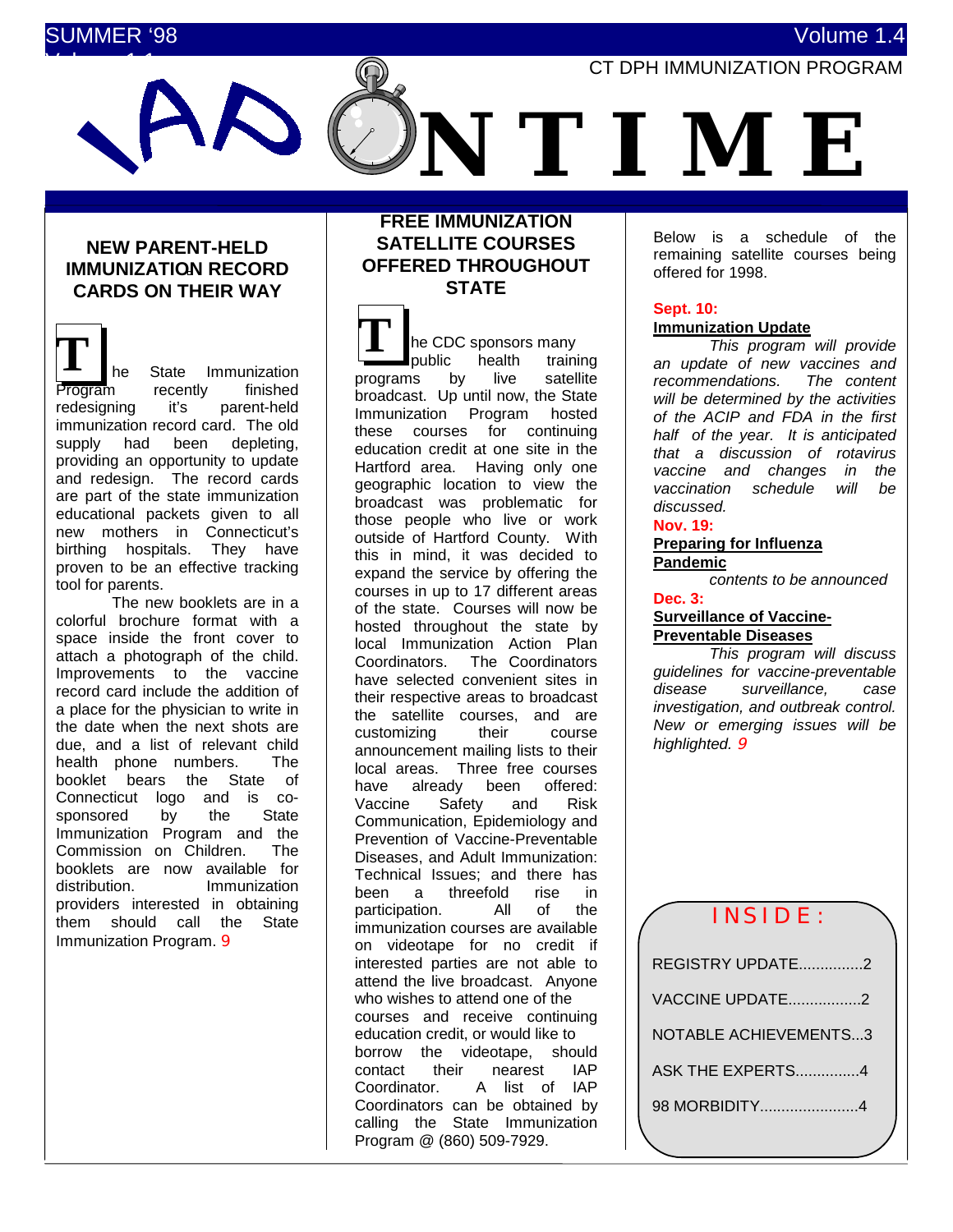# **REGISTRY UPDATE**

he The Connecticut Immunization Registry and Tracking System (CIRTS) has entered another phase of development, a stage that will culminate in the technologic infrastructure being in place to enable statewide expansion. The state has selected a software vendor and is in the process of drawing up a contract with the vendor that will have two parts. The first part will include cost projections, implementation timelines, and hardware needs. The second will be the actual statement of work which details training and technical support services. A December implementation is anticipated with Hartford Health Department being the first to go on-line. IAP Coordinators will be trained by the vendor and play a key role in training health care providers in their respective areas in all aspects of the use of CIRTS. **T**

The Immunization program also received a grant from the Robert Wood Johnson Foundation, All Kids Count Program in February of 1998 to implement a provider-based training program for all pediatricians statewide in the use of the registry software. To carry out this activity, the State Immunization Program established a contract with the Connecticut Chapter of the American Academy of Pediatrics in February. The funding will support a project coordinator and two field trainers. The goal of the program is to bring every pediatric and family practice in the state on line with CIRTS within a 12-15 month period. The field trainers will be conducting training sessions designed to instruct pediatricians and their office staff on how to enter and retrieve patient immunization histories from CIRTS and the need to further standardize their medical practices so that the database will serve them and their patients as intended. In addition, the contractor will evaluate the timeliness and accuracy of information reported from pediatric and family practices to CIRTS and conduct a survey to assess their satisfaction with various aspects of the registry.

The Connecticut Chapter of the AAP recently mailed out a provider technology survey to over 1,300 licensed pediatricians and family practitioners in the state to assess their capabilities for reporting immunization events to the state registry. The state is asking the IAP Coordinators to help remind providers in their area to complete and return this survey to Jillian Wood at the AAP office in Hartford as soon as possible. This information is crucial in determining the process for rolling out the system statewide.

Providers participating in CIRTS will benefit in several ways. They will be able to:

- identify children who are behind in their immunizations and automatically generate follow-up reminder notices to parents
- obtain immunization histories on patients who transfer from one practice to another resulting in fewer calls to other providers
- electronically print out immunization histories for daycare, camp and school resulting in less time spent manually filling out forms
- electronically order vaccines, track inventory and report doses administered data
- generate pre-appointment reminders to parents for upcoming scheduled immunizations
- determine immunization coverage levels for kids in their practice
- decrease risk of over immunization
- automatically update revisions in the immunization schedule

# **VACCINE UPDATE**

n October 23, 1997, ACIP recommended that all children 0 18 years of age be vaccinated against hepatitis B. Prior to this recommendation only certain age cohorts and

at-risk children were recommended for HBV vaccination. The ACIP also voted to expand the use of VFC hepatitis B vaccine to cover all VFC-eligible children ages 0-18 years beginning March 1, 1998. **O**

On February 11, 1998, a majority of the Advisory Committee on Immunization Practices (ACIP) members went on record as being in favor of a recommendation for routine use of rotavirus vaccine among infants at 2, 4, and 6 months of age when a licensed product becomes available. Rotavirus is the major cause of severe diarrhea in children under 5 years of age. The vaccine is 64-100% effective in preventing severe disease. A revised draft ACIP statement will be prepared for the June ACIP meeting and will include recommendations on the use of rotavirus vaccine for all infants.

Effective July 1, 1998, Tetramune™ will no longer be available through the State Immunization Program. Providers will have the option of either switching over to separate DTaP and Hib injections or trying to purchase Tetramune™ directly from the manufacturer. A memo was sent regarding this matter to all users of state supplied vaccine dated May 8, 1998.



*The Puppetmaster entertains children with animation as they learn about immunization during National Immunization Week in East Hartford.*

*A clown has found a friend at the 3rd Annual, Kids Care Fair held at the New London Mall where National*



*Immunization Week* was celebrated.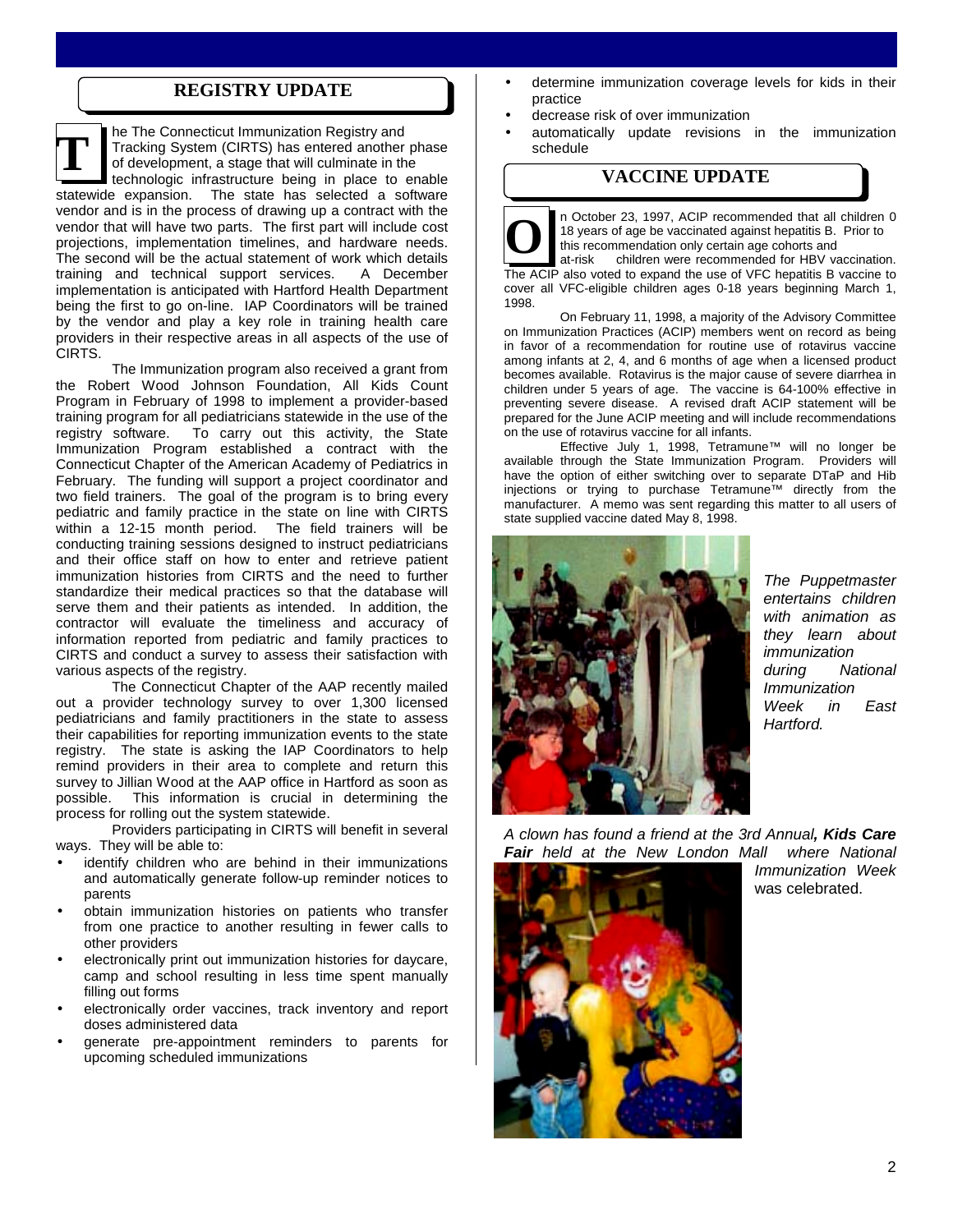# NOTABLE ACHIEVE

**Norwalk**

Pam Bates participated in an immunization awareness campaign in Fairfield County . Posters were displayed in local restaurants that included hotline phone numbers to call for information on schedules and free shots. The media partners included WEBE

FM, WCUM AM, KOOL FM, and The CT Post. Pam and her staff contributed by distributing coupons for free desserts and Ronald McDonald Band-Aids to the public clinics. Children immunized during NIIW or were up-to-date with vaccinations received a coupon.



# **New Britain**

# **NIIW CARRIES A CALENDAR FULL OF EVENTS IN NEW BRITAIN**

FEATURE SPOT

If there is a town that knows the importance of childhood immunization, it is New Britain. Creative means were used in many venues during NIIW to deliver the message to parents to make sure their children are immunized. Ramona Anderson put together a calendar of events that was sent to numerous newspapers and included in local radio and television broadcasts. Some of the highlights follow.

Melanie Gedraitis, RN, Sure Shot Coordinator from the VNA of Central CT, Inc. and Ramona were interviewed on Channel 30's, "Celebrate" program where they discussed many issues. They conversed about the History of immunization in New Britain, the Sure Shot program, the IAP program, and an overview of diseases including the benefits of vaccination and highlights of NIIW. Flyers were distributed to 2,500 school children about upcoming immunization related events.

A puppet show by *Puppetranz* was presented for children in the city jointly with the New Britain Public Library and attracted 252 children and their caregivers. Tables with immunization information were set up and were well attended.

An immunization records night was held at the New Britain Baseball Stadium. Adults who brought their child's immunization record with them received a free ticket for that night's Rock Cats game. An information table was set up and visited by approximately 1,800 people. Referrals were made from both the puppet show and baseball game to an immunization clinic held at the Community Health Center which was also advertised in the local newspaper.

# **Naugatuck Valley**

Kim Blount organized an Immunization Poster Contest in conjunction with National Infant Immunization Week. All Valley schools were asked to participate. Newspaper releases were submitted to all Valley papers to advertise. Various donated items were awarded to the winners during NIIW. All winning posters were on display at their local health fair.

# **Torrington**

The Torrington Area Health District together with Maria Seymour Brooker Memorial, Inc. and the Torrington Rotary club sponsored the third annual "BE WISE-IMMUNIZE" Children's fair. A copy of the child's immunization record was needed for admission. Entertainment was provided by "Frizzles" the clown, Ronald McDonald, and "Buckle Bear", the seat belt safety bear. Healthy Start provided a moonwalk. There was a petting zoo and pony rides. Local high school students painted children's faces.

#### **Waterbury**

Flyers announcing National Infant Immunization Week and the health department's free immunization clinic for children were sent to local churches. The flyers stressed the importance of immunizations and of reminding others. Romiah Yamin also sent Public Service Announcements to local area radio stations to broadcast every day during NIIW. Finally, bus posters promoting immunization were displayed on approximately 20 buses for one month.

#### **Danbury**

Sue Gran and her staff sponsored a coloring contest to promote NIIW. 4,500 coloring forms were distributed in preschools, Head Start, public and parochial schools in Danbury. The forms were reproductions of the state immunization teddy bear with the logo "Vaccinate, It's my best shot". Along with the forms, flyers and immunization literature were also given to each site. Approximately 900 were returned and age appropriate books were given to the winners

# **East Hartford**

Carol Walsh of the East Hartford Health Department, Family Resource Center and Headstart, collaborated to promote childhood immunization for NIIW at the Head Start Family Fun Day, in which 81 families attended. Part of the activities included an enchanting puppet show performance using props and participatory song to spread the immunization message. The audience sang about immunization and echoed back "The East Hartford Health Department!!!", when